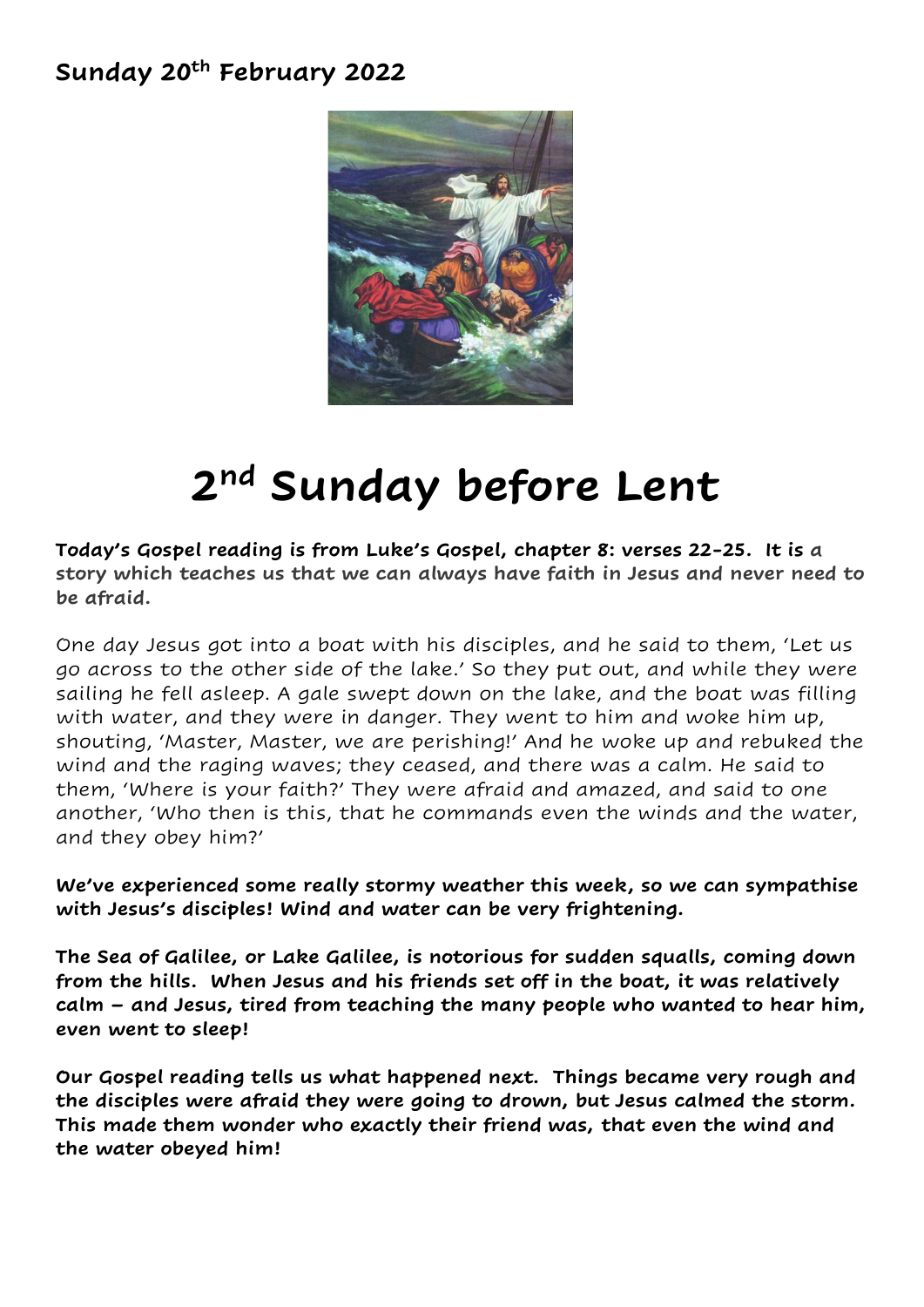

 **Some questions for you to think about – no right or wrong answers, just** *your* **answers!**

**How do you think the disciples felt when the storm blew up?**

**What was Jesus doing? What does this tell you about what Jesus thought about the storm?**

**It's easy to see why the disciples were afraid, but should they have been so fearful?** 

**Should we be afraid when bad things are happening to us?**

**If Jesus could make the storm stop and help his disciples, do you think he could help you with your problems?**

**Who do** *you* **think Jesus is?**

 **The disciples should have known that Jesus could help them and they should have turned to Jesus first, rather than waiting until the boat was filling with water!**

**Just like Jesus's first disciples, we should never be afraid, because we know that Jesus is with us and can help us through anything – however difficult it seems.**

**Jesus is powerful enough to help us with any problem. Sometimes, things can seem overwhelming and we don't know where to turn for help. It's so easy to forget that we can always turn to Jesus. Instead of trying everything else first and trying to solve problems ourselves, Jesus wants us to turn to him straightaway – as soon as we are feeling as if we are in a stormy time. Jesus wants us to have faith in him.** 

**For our prayer this week, let's ask Jesus to help us to remember this:**

 **Loving Lord, help us always to remember that, however we feel and however anxious we might be about things that are happening in our lives, you are always with us and ready to calm things down around us. Increase our faith and remind us to ask you first! Amen**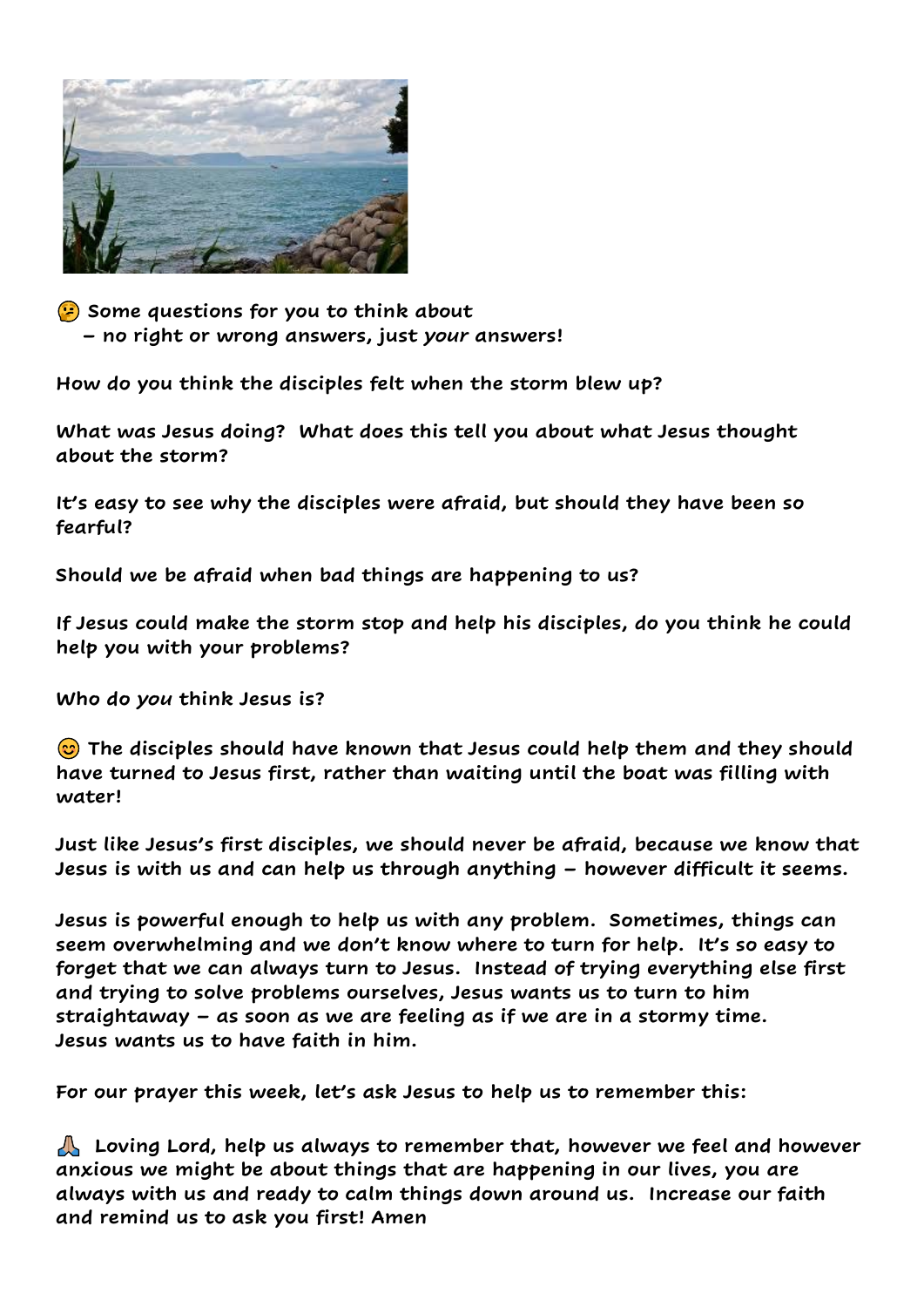|                           | よさ テア テア テア テア テア・コ                                                                                                                               |  |
|---------------------------|---------------------------------------------------------------------------------------------------------------------------------------------------|--|
|                           | <b>Jeeus Calmed the Storm</b><br><b>Word Scramble</b>                                                                                             |  |
| 0, 0, 0, 0, 0, 0, 0, 0, 0 | Unscramble each of the clue words. Take the letters that appear in the circle<br>boxes and unscramble them to find the answer to the last phrase. |  |
|                           | VOER                                                                                                                                              |  |
|                           | <b>RATEW</b>                                                                                                                                      |  |
|                           | 000 -<br>GRENDA                                                                                                                                   |  |
|                           | LASIING                                                                                                                                           |  |
|                           | <b>EWOK</b>                                                                                                                                       |  |
|                           | <b>CLIPSEDIS</b>                                                                                                                                  |  |
| سم کا م کا م              | What obeys Jesus?                                                                                                                                 |  |
|                           | The                                                                                                                                               |  |
|                           |                                                                                                                                                   |  |
|                           | Copyright @ 2014 SundaySchoolZone.com.<br>At Rights Reserved. Pree to duplicate for church or home use. Visit http://bundayBchoolZor              |  |

|                |  |    |                |        |  |                                             |  |  |  |  |  | Code key                    |  |                         |                        |
|----------------|--|----|----------------|--------|--|---------------------------------------------|--|--|--|--|--|-----------------------------|--|-------------------------|------------------------|
| 6              |  | 1  |                | 9 20 8 |  |                                             |  |  |  |  |  | A1                          |  | J <sub>10</sub>         | \$19                   |
|                |  |    |                |        |  |                                             |  |  |  |  |  | <b>B2</b><br>C <sub>3</sub> |  | K11<br>L12              | T20<br>U <sub>21</sub> |
| $\mathfrak{D}$ |  |    | 15 1 20        |        |  |                                             |  |  |  |  |  | D4                          |  | M 13                    | V <sub>22</sub>        |
|                |  |    |                |        |  |                                             |  |  |  |  |  | E 5<br>F6                   |  | N 14<br>015             | W 23<br>X24            |
|                |  |    | 19 20 15 18 13 |        |  |                                             |  |  |  |  |  | 67                          |  | P 16                    | Y25                    |
|                |  |    |                |        |  |                                             |  |  |  |  |  | H8<br>19                    |  | Q <sub>17</sub><br>R 18 | 226                    |
|                |  |    | 23 1 20 5 18   |        |  |                                             |  |  |  |  |  |                             |  |                         |                        |
| 4              |  | 9. |                |        |  | 19 3 9 16 12 5 19                           |  |  |  |  |  |                             |  |                         |                        |
| $\mathbf{1}$   |  |    |                |        |  | $19$ 12 5 5 16                              |  |  |  |  |  |                             |  |                         |                        |
|                |  |    |                |        |  | When Jesus calmed the storm, it showed that |  |  |  |  |  |                             |  |                         |                        |
|                |  |    | 20 8 5         |        |  | 23 9 14 4 19                                |  |  |  |  |  | $1 \t14 \t4$                |  |                         | 20 8 5                 |